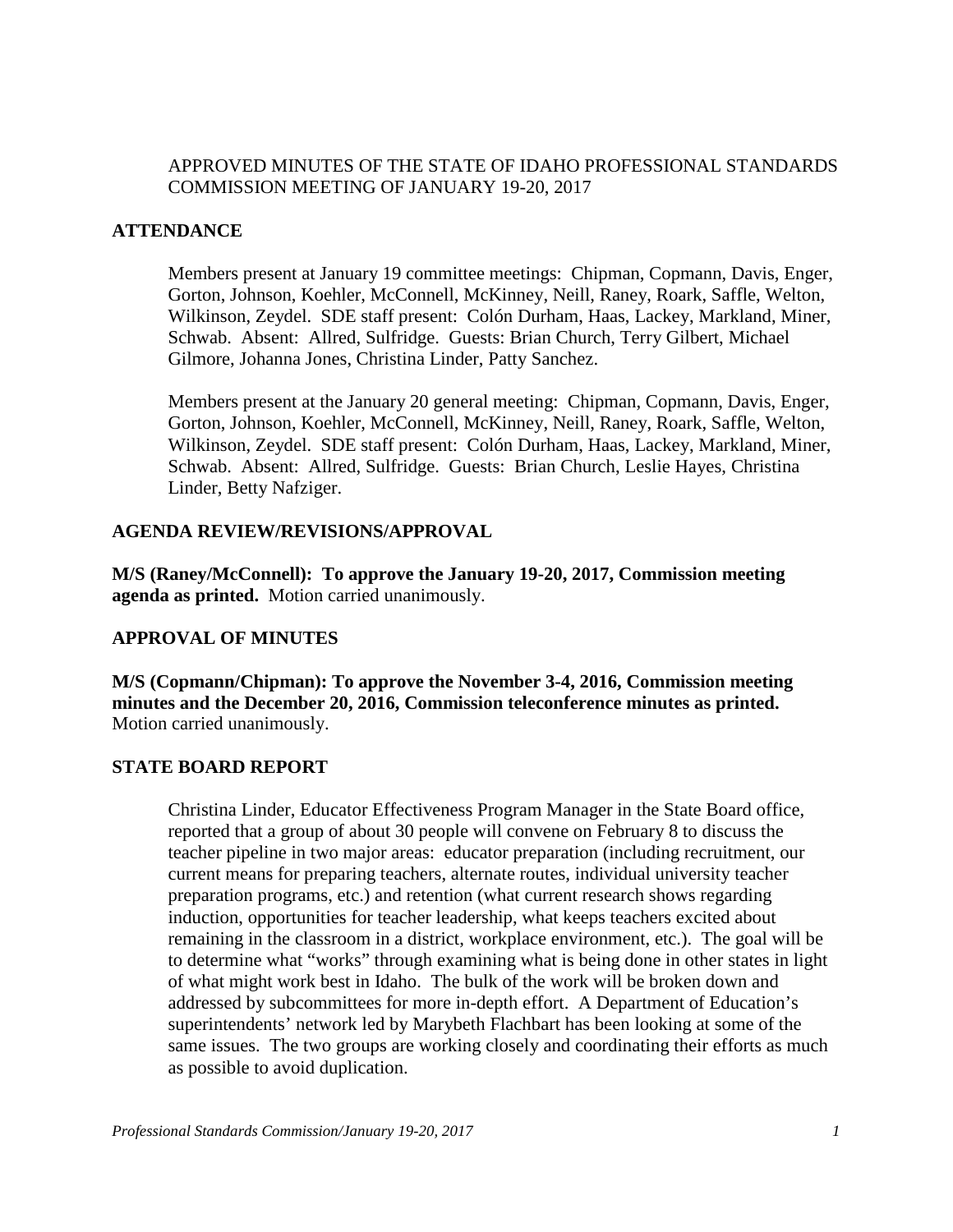Christina also reported that a group of about 20 will convene on February 9-10 to review the teacher evaluations in accordance with statute. This is a group of people who went through the Teachscape proficiency and are current practitioners familiar with the state's framework for evaluation. They will do a quick compliance overview of only those items that were required in 2015-2016 by board rule, and then they will do a second round of onsite reviews. The focus of the onsite visits will be to have conversations with district leaders around what is and what is not working, speak with administrators about the processes they are currently using, determine what training needs there are, and hopefully have the opportunity to share practices, especially with districts that have few resources and are seeking guidance.

#### **CONSIDERATION OF STIPULATIONS/FINAL ORDERS BY FULL COMMISSION**

On January 19, Deputy Attorney General Brian Church, representing the Chief Certification Officer, presented *In re Tomas Fisher*, Case #21539, to the Commission to decide whether to impose discipline on Mr. Fisher's certificate and, if so, what discipline to impose. Brian Church presented the administrative complaint and default order from Hearing Officer Michael Gilmore and argued that the grounds stated in the administrative complaint were deemed admitted under Idaho Code section 33-1209 because no hearing was requested within the time limit. Michael Gilmore advised the Commission.

**M/S (Raney/Zeydel): In Case #21539, regarding the certificate of Tomas Fisher, I move that the Commission enter a final order that is effective when signed, incorporating as findings of fact the allegations in the administrative complaint, adopting any counts alleged by the Chief Certification Officer as conclusions of law, and imposing the discipline requested by the Chief Certification Officer in the administrative complaint in the first paragraph under request for relief.** Motion carried unanimously. Commission members Koehler and Roark were recused from voting.

Brian Church, representing the Chief Certification Officer, presented *In re Daniel Taylor*, Case #21402, to the Commission to decide whether to impose discipline on Mr. Taylor's certificate and, if so, what discipline to impose. Brian Church presented the administrative complaint and default order from Hearing Officer Michael Gilmore and argued that the grounds stated in the administrative complaint were deemed admitted under Idaho Code section 33-1209 because no hearing was requested within the time limit. Michael Gilmore advised the Commission.

**M/S (Zeydel/Enger): In Case #21402, regarding the certificates of Daniel Taylor, I move that the Commission enter a final order that is effective when signed, incorporating as findings of fact the allegations in the administrative complaint, adopting any counts alleged by the Chief Certification Officer as conclusions of law, and imposing the discipline requested by the Chief Certification Officer in the administrative complaint in the first paragraph under request for relief.** Motion carried unanimously. Commission members Davis, Gorton, Koehler, and Roark were recused from voting.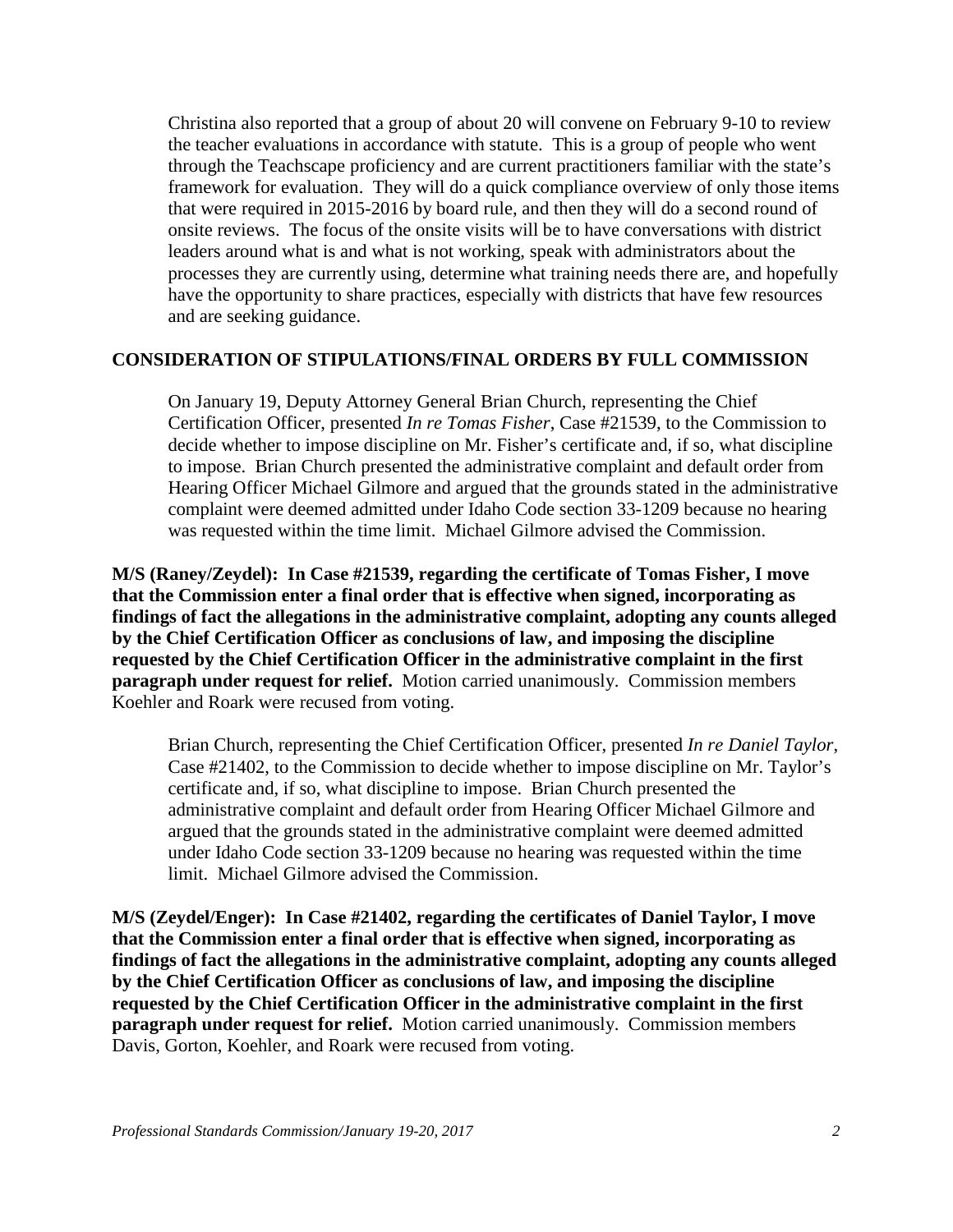Brian Church, representing the Chief Certification Officer, presented *In re John Mark Johnson, Jr.*, Case #21612, to the Commission to decide whether to impose discipline on Mr. Johnson's certificate and, if so, what discipline to impose. Brian Church presented the administrative complaint and default order from Hearing Officer Michael Gilmore and argued that the grounds stated in the administrative complaint were deemed admitted under Idaho Code section 33-1209 because no hearing was requested within the time limit. Michael Gilmore advised the Commission. The Commission asked if Mr. Johnson was currently teaching and then requested brief discussion.

**M/S (Enger/Copmann): In Case #21612, regarding the certificate of John Mark Johnson, Jr., I move that the Commission enter a final order that is effective when signed, incorporating as findings of fact the allegations in the administrative complaint, adopting any counts alleged by the Chief Certification Officer as conclusions of law, and imposing the discipline requested by the Chief Certification Officer in the administrative complaint in the first paragraph under request for relief.** Motion carried unanimously. Commission members Davis, Gorton, Koehler, McKinney, and Roark were recused from voting.

Brian Church provided the Commission with the stipulation listed below. The stipulation was agreed to by the respective Respondent and was presented by Brian Church and recommended by the Executive Committee for adoption by the Commission. The Commission members reviewed the stipulation at the meeting and, having requested discussion, voted as follows:

**M/S (Enger/Welton): In Case #21622, regarding the certificate of Ginny Meredith, I move that the Commission modify the proposed stipulation, approve the modified stipulation, and agree to the entry of a consent order, which will be effective once signed, once the Respondent signs the modified stipulation. The modification is: 1. That Ms. Meredith must successfully pass all UAs administered during the suspension and probation periods.**  Motion carried unanimously. Commission members Davis, Gorton, Koehler, McKinney, and Roark were recused from voting.

Brian Church provided the Commission with the stipulation listed below. The stipulation was agreed to by the respective Respondent and was presented by Brian Church and recommended by the Executive Committee for adoption by the Commission. The Commission members reviewed the stipulation at the meeting and, having posed a question and requested discussion, voted as follows:

**M/S (Welton/Wilkinson): I move that the Commission accept the proposed stipulation as written and enter the accompanying Consent Order, which will be effective once signed, in Case #21626, regarding the certificate of Larry Gene Choffin.** Copmann – yes; Enger – yes; Johnson – yes; McConnell – yes; Neill – yes; Raney – no; Saffle – yes; Welton – yes; Wilkinson – yes; Zeydel – yes. Motion carried. Commission members Davis, Gorton, Koehler, McKinney, and Roark were recused from voting.

Brian Church provided the Commission with the stipulation listed below. The stipulation was agreed to by the respective Respondent and was presented by Brian Church and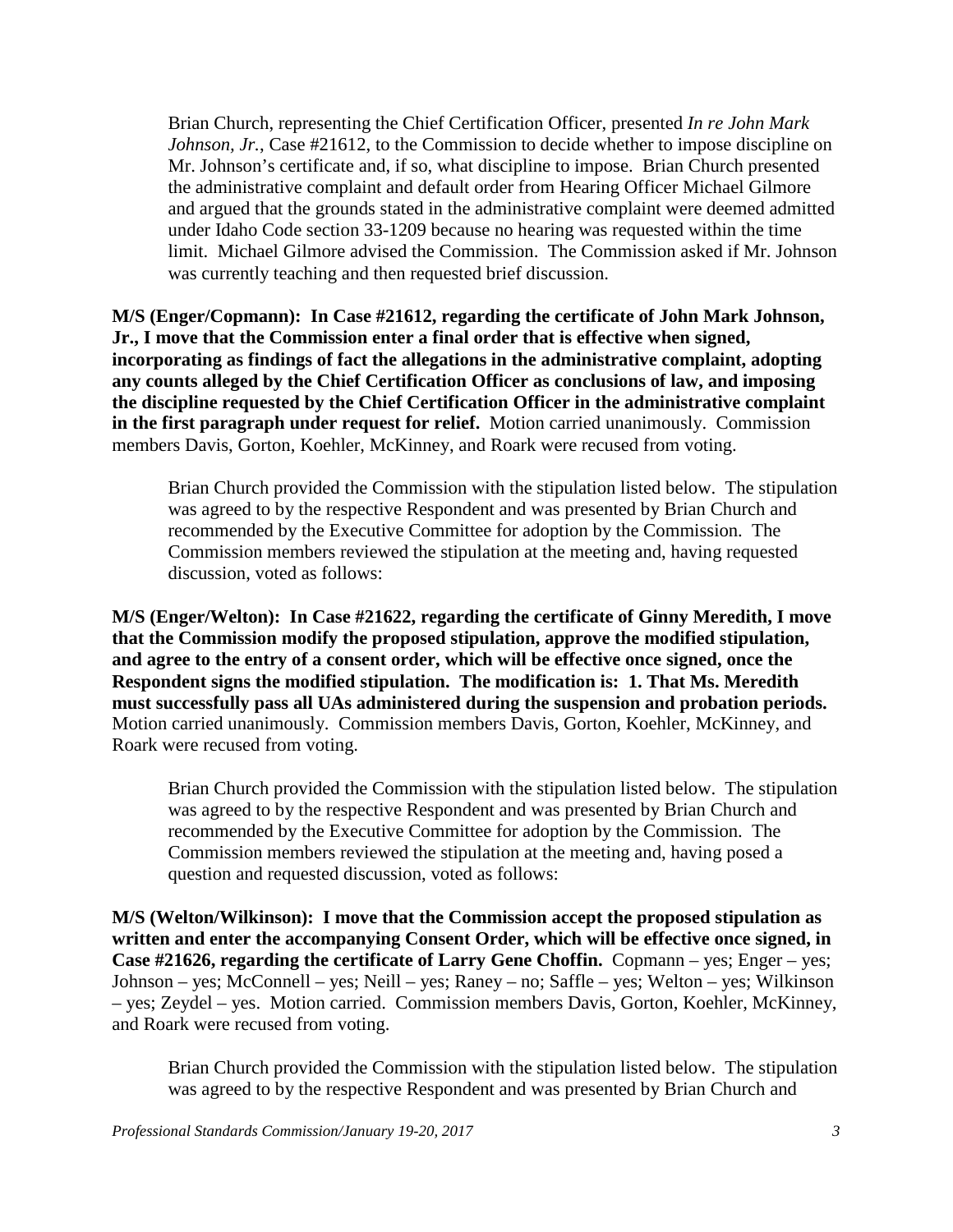recommended by the Executive Committee for adoption by the Commission. The Commission members reviewed the stipulation at the meeting and, having posed questions and requested discussion, voted as follows:

## **M/S (McConnell/Raney): I move to table consideration of Case #21616 until January 20, 2017, pending further discussion of the case by the Executive Committee.** Motion carried unanimously.

On January 20, Brian Church once again reviewed the stipulation in Case #21616 for consideration by the full Commission. The Executive Committee, after having discussed the case further the previous day, vacated its original recommended discipline in light of the fact that the Respondent had not completely fulfilled the discipline requirements of the stipulation. On January 20, the Executive Committee recommended a one-year fixed suspension of both of the Respondent's certificates. Commission members, having posed questions and requested discussion, voted as follows:

**M/S (Zeydel/Wilkinson): In Case #21616, regarding the certificates of Krista L. Cochran, I move that the Commission modify the proposed stipulation, approve the modified stipulation, and agree to the entry of a consent order, which will be effective once signed, once the Respondent signs the modified stipulation. The modification is: 1. A fixed oneyear suspension of the administrator credential and the teacher credential instead of the discipline listed in the original, proposed stipulation.** Motion carried unanimously. Commission members Chipman, Davis, Gorton, Koehler, McKinney, and Roark were recused from voting.

## **ADMINISTRATIVE REPORT**

Commission Administrator Lisa Colón Durham (unless indicated otherwise) reported on the following.

- 1. For the third consecutive year, regional career fairs will be held around the state; at the fairs hiring Idaho school districts, at no charge, will be able to have access to educator preparation program candidates. School districts will be partnered with institutions, and it is hoped that institutions will bring as many candidates as possible. The fairs/sponsors are as follows:
	- Region IV (Twin Falls) Department of Education February 14
	- Regions V and VI Idaho State University March 14
	- Region I (Coeur d'Alene) Department of Education April 12
	- Region II University of Idaho/Department of Education April 13
	- Region III Boise State University April 25
	- Region III (Nampa) Department of Education April 26
- 2. The recent Commission-proposed IDAPA rule revisions for educator preparation standards are now listed under legislative rule for the current 2017 legislative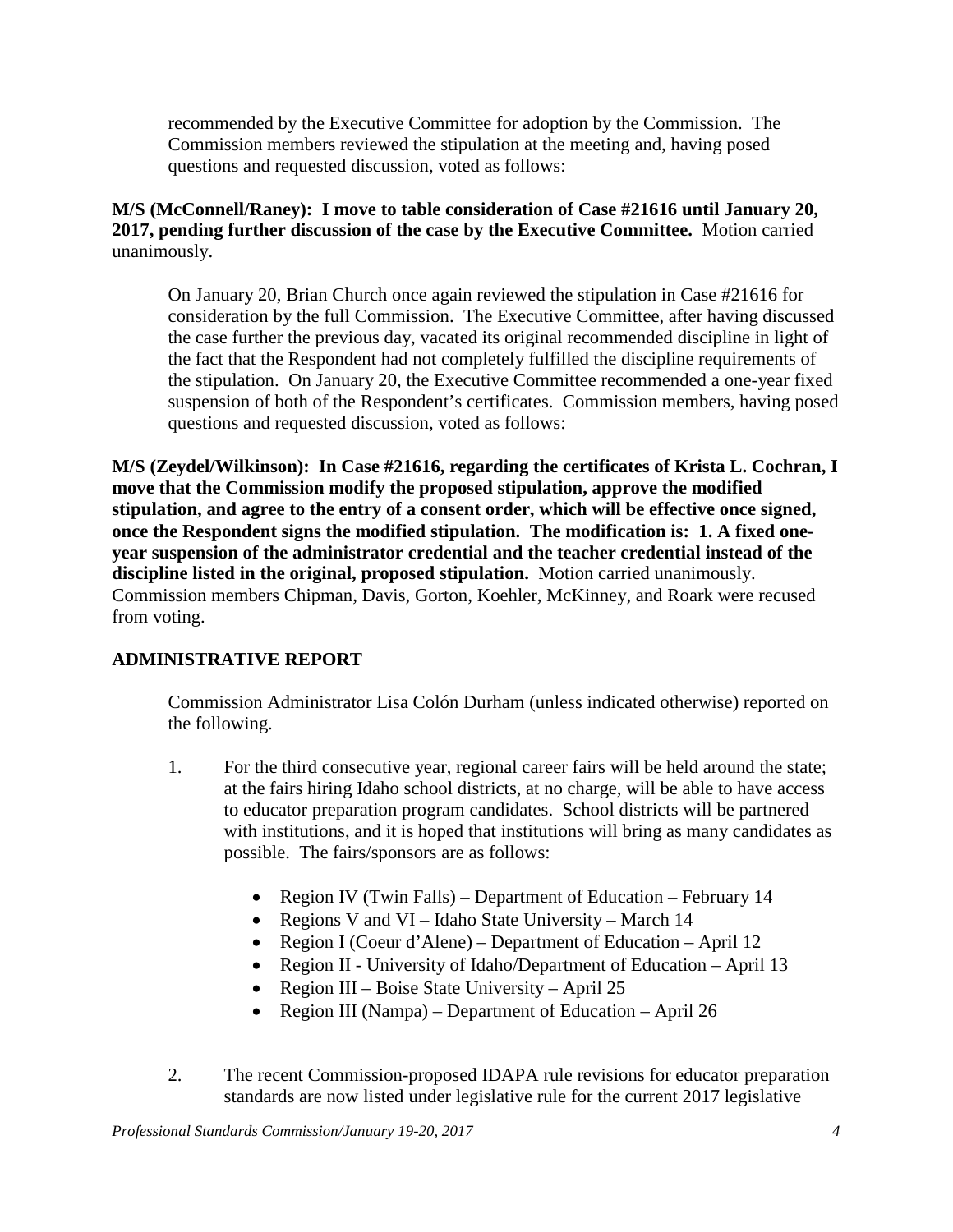session. Lisa will be presenting an incorporated-by-reference document on those preparation standards. The Office of the State Board will be presenting the proposed associated teacher certification changes.

- 3. The third draft of the Idaho Consolidated State Plan is currently on the Department of Education website. This is the draft that State Board members will review during the February 15-16 State Board meeting. Stakeholders, educators, and interested individuals are encouraged to provide feedback (by completing the Public Feedback Form located on the same website) on the most recent draft of the plan.
- 4. The University of Idaho program review focused visit was completed in October; the Standards Committee will be reviewing that report in March. The Lewis-Clark State College program review focused visit will be conducted April 22-25, 2017. A review of the piloted State Specific Requirements is a part of both of those focused visits.
- 5. The Standards Committee will now be reviewing proposed revisions to the Administrator, Bilingual/ENL, Core, Career Technical Education, and World Languages Standards; they will also be reviewing the proposed Dance Standards/endorsement and the newly-created Speech Language Pathologist and Audiology Standards.
- 6. Recent staff travel included the following:
	- Ethics Hearing Blackfoot, Idaho (Annette, Shannon Haas, Lisa, Brian) December 15-16
	- National Association of State Directors of Teacher Education and Certification (NASDTEC) Ted Andrews Winter Symposium (Lisa, Cina) – January 4-6
- 7. Upcoming staff travel includes the following:
	- Region IV Educator Career Fair (Lisa) February 14
	- National Association for Alternative Certification (NAAC) Annual Meeting (Cina, Shannon Miner) – March 15-18

## **AUTHORIZATIONS COMMITTEE**

Chair Elisa Saffle reported that during its December 3, 2016, teleconference and its January 19, 2017, meeting, the Authorizations Committee recommended that the Commission approve the following new Teacher to New Certificate/Endorsement requests (for the 2016-2017 school year):

ACKLEY, Cade, Pocatello #25, Health 6/12 BAKER, Thom, Compass Public Charter School #455, Health 6/9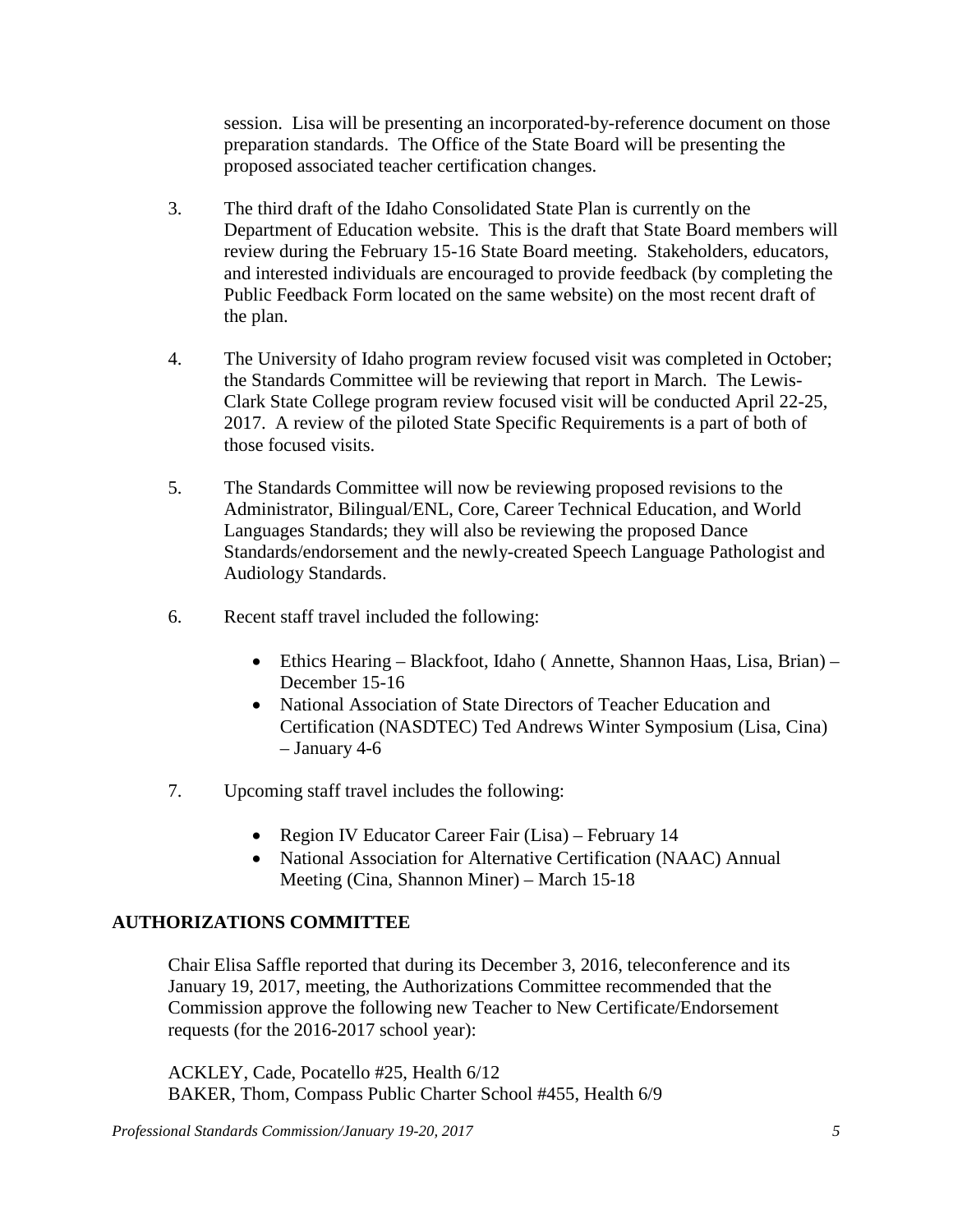BEADZ, Colton, Gooding Joint #231, Generalist K/12 BEORCHIA, Dane, Pocatello #25, Physical Education 6/12 BERG, Brian, Lake Pend Oreille #84, Generalist K/12 BLACK, Kerry, Caldwell #132, Early Child Spec PreK/3 BONMAN, Theodore, Pocatello #25, Drama 6/12 BOWMAN, Jeffrey, Twin Falls #411, Earth Science 6/12 BUTTARS, Janis, West Side Joint #202, Generalist K/12 CARY, Justin, Moscow #281, English 6/12 CHRISTIANSEN, Shane, North Valley Academy Charter #465, Am Gov/Political Sci 6/12 CLAYTON, Holly, West Ada #2, Earth Science 6/12 CLEVENGER, Allison, Fruitland #373, Physical Education K/12 DAVIDSON, David, Emmett #221, Earth Science 6/12 DeVITO, Rylee, Bingham Academy #485, Chemistry 6/12, Physical Science 6/12 DONALDSON, Jodi, Lewiston #340, All Subjects K/8 EDMUNSON, Shelly, New Plymouth #372, Library Media K/12 ELSTON, Kayla, Vallivue #139, Generalist K/12 FALCONER, Guy, Sage International #475, Earth Science 6/12 FOLWELL, Lesa, Kuna Joint #3, Generalist K/12 FONTANA, Leo, Kimberly #414, All Subjects K/8 FOSTER, Theresa, Idaho Distance Education Academy #490, Generalist K/12 FREDRICKSON, Dennis, Salmon River Joint #243, School Principal Pre-K/12 FRITZ, Laura, Mullan #392, TV Production/Broadcasting 6/12 GUSSENHOVEN, Sarah, Twin Falls #411, Natural Science 6/12 HALE, Darcy, Pocatello #25, All Subjects K/8 HASSING, Francine, American Heritage Charter School #482, All Subjects K/8 HAWKINS, Susan, Teton County #401, Generalist K/12 HEIDENREICH (SMITH), Valerie, Vallivue #139, Sports Medicine/Athletic Train HENDRICKS, Jake, Pocatello #25, Physical Education 6/12 HOLADAY, Melanie, Caldwell #132, Early Child Spec Birth/3 HOPKINS, Eric, Jerome Joint #261, Mathematics 6/12 HORNER, Daisy, West Ada #2, Earth Science 6/12 HUNTER, Dacia, Twin Falls #411, Natural Science 6/12 JARED, Kendrick, Whitepine Joint #288, Economics 6/12 JENSEN, Rachel, Bear Lake County #33, Mathematics 6/12 JEPSON, Wendell, West Ada #2, History 6/12 KEENAN, Jeffrey, West Bonner County #83, Geography 6/12 KEYES, Robyn, Idaho Falls #91, Health 6/12 KRAUSE, Christine, Swan Valley Elementary #92, All Subjects K/8 KRESS, Mark, Hagerman Joint #233, Superintendent KUNDE, Jenna, Idaho Falls #91, Physical Science 6/12 LaCHANCE, Alexander, Blaine County #61, Earth Science 6/12 LUNGER, John, St. Maries Joint #41, Am Gov/Political Sci 6/12 MACE, Megen, Sugar-Salem Joint #322, Physical Education 6/12 MAMER, Hannah, Cassia County Joint #151, Natural Science 6/12 MAYER, Alex, Horseshoe Bend #73, Sign Language K/12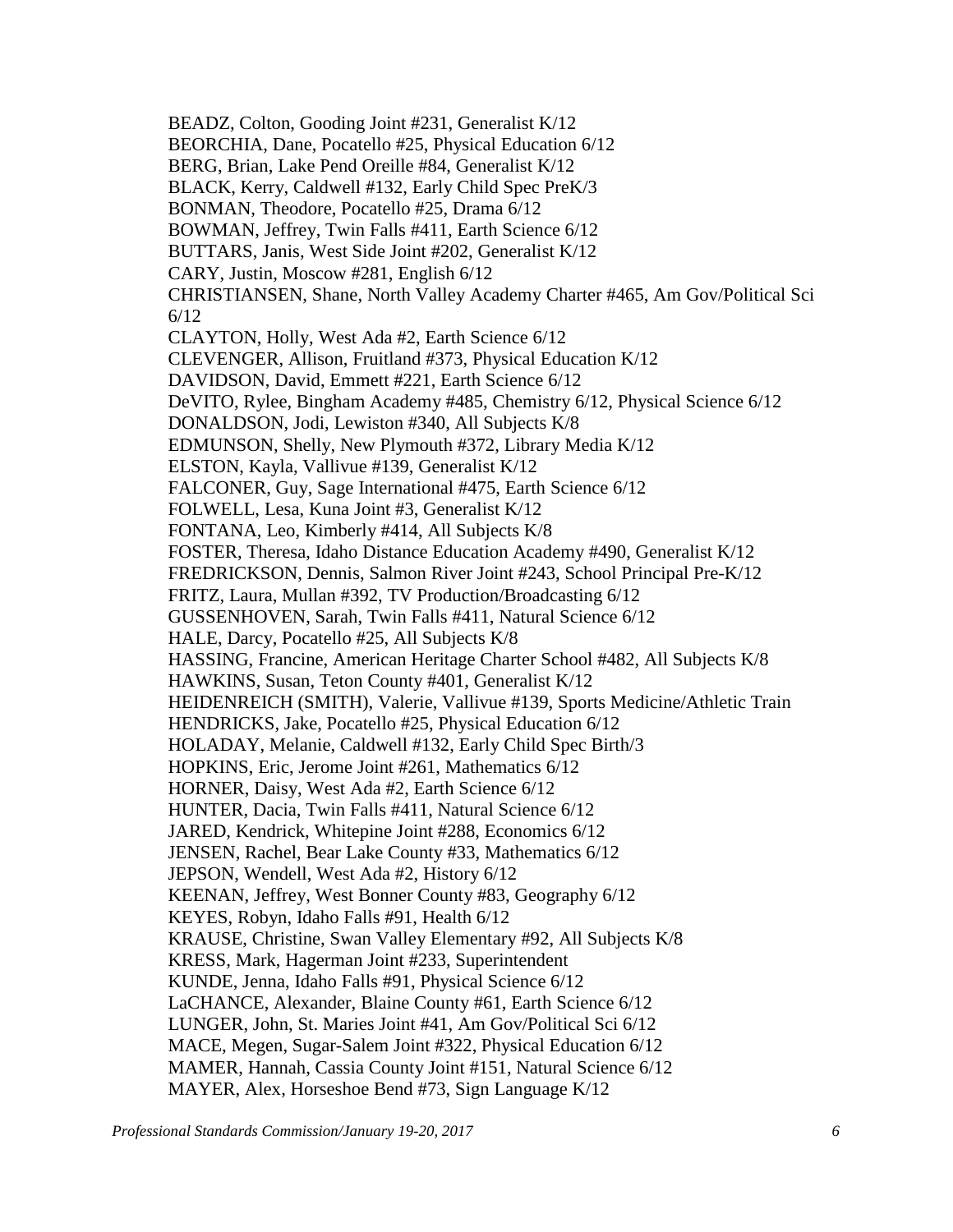MERRILL, David, Bingham Academy #485, Generalist K/12 MILLAY, Caleb, Kuna Joint #3, Mathematics 6/12 MURRAY, Jennifer, Wallace #393, Natural Science 6/12 NEAL, Corey, Post Falls #273, Biology 6/12 NEAL, Shae, Rockland #382, Spanish 6/12, Health 6/12 NORDSTROM, Julie, Shoshone Joint #312, Drama 6/12 OSWALD, Lyndon, Bonneville Joint #93, Profession-Tech Administrator PHAM, Kim-Sa, West Ada #2, Earth Science 6/12, Physics 6/12 PIERSOL, Kimberly, Filer #413, Family/Consumer Science 6/12 PITTMAN, Jody, Emmett #221, Earth Science 6/12 RYERSE, Parry, Horseshoe Bend #73, Sociology/Anthropology 6/12 SAUER, Brett, Compass Public Charter School #455, Earth Science 6/9, Physical Sci 6/9 SCHEFFLER, Kurt, Vision Charter School #463, Economics 6/12 SHARKEY, Peggy, Parma #137, Teacher Librarian SMITH, Abigail, Challis Joint #181, Mathematics 6/12 STORY, Lyn, Cassia County Joint #151, Social Studies 6/12 SWAGGART, Garrett, West Ada #2, Natural Science 6/12 VENEROSO, Elizabeth, Lakeland Joint #272, Basic Mathematics 6/12 WADSWORTH, Nicholas, Kuna Joint #3, Basic Mathematics 6/12 WARREN, Brandy, Boundary County #101, Mathematics 6/9 WEBSTER, Melissa, Sage International #475, Spanish 6/12 WERT, Phil, Wendell #232, Physical Education 6/12 WILDING, Chance, Blackfoot #55, History 6/12 WILSON, Robin, Emmett #221, Chemistry 6/12 ZWOLFER, Danielle, Sage International #475, School Principal Pre-K/12

Chair Elisa Saffle reported that during its December 3, 2016, teleconference and its January 19, 2017, meeting, the Authorizations Committee recommended that the Commission approve the following renewal Teacher to New Certificate/Endorsement requests (for the 2016-2017 school year):

ALLISON, Kathleen, iSucceed Virtual High School #466, Principal K/12 (2) ANSELMO, Paul, West Bonner County #83, Superintendent (3) CADE, Anthony, American Falls Joint #381, English 6/12 (2) CORIELL, Marria, Glenns Ferry Joint #192, Chemistry 6/12, Physical Science 6/12 (2) DAHL, Nancy, Lapwai #341, Generalist K/12 (2) DURHAM, Daniel, Mountain Home #193, Generalist K/12 (2) FOSTER, Jennifer, West Ada #2, Earth Science 6/12 (2) FRITZ, Laura, Mullan #392, Family and Consumer Science 6/12 (2) GREEN, Chantelle, Sugar-Salem Joint #322, Library Media K/12 (3) HARDCASTLE, Benjamin, Dietrich #314, Superintendent (2) HARRIS, Melinda, Preston Joint #201, Am Gov/Political Sci 6/12 (2) HAUGHT, Michelle, Kimberly #414, Director of Special Education (3) HOWELL, Roxann, Marsh Valley Joint #21, Mathematics 6/12 (2) HUTCHESON, Kayla, Kimberly #414, All Subjects K/8 (2) IHENKORO, Jordelle, Aberdeen #58, Early Child Spec Birth/3 (3)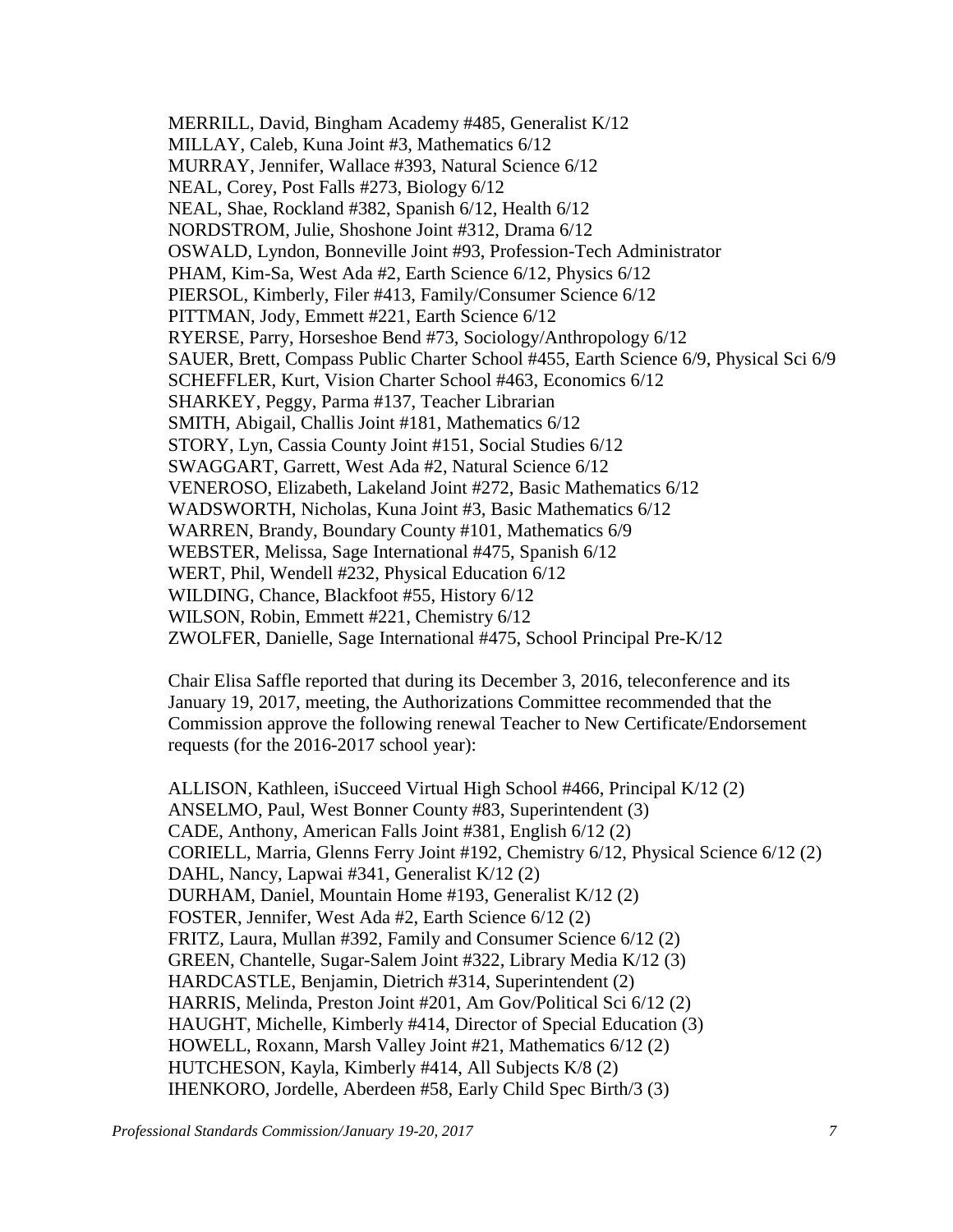McCAFFERY, Catherine, Caldwell #132, Early Child Spec Birth/3 (2) MILLER, Sandra, Cassia County Joint #151, Superintendent (2) PENNEY-PINKHAM, D'Lisa, Lapwai #341, Principal K/12 (2) PFLUEGER, Gary, Boundary County #101, Superintendent (2) REED, Jared, Aberdeen #58, Physical Education 6/12 (4) REMBELSKI, Lani, Challis Joint #181, School Principal Pre-K/12 (3) TAYLOR, Dee Anne, Clark County Joint #161, Counselor K/12 (3) TOONE, Brittanie, Buhl Joint #412, Basic Mathematics 6/12 (3) VAN HOFWEGEN, Darren, Twin Falls #411, Health K/12 (2) WAETJE, Jeffrey, Blackfoot Charter Community #477, Physical Education 6/12 (2) WAITS, Aaron, Genesee Joint #282, Spanish 6/12 (2) WHEATLEY, Rachel, Boundary County #101, Mathematics 6/12 (2) WILLIAMS, Corey, Lewiston #340, School Principal Pre-K/12 (3) WILSON, Gretchen, Lewiston #340, Gifted and Talented K/12 (3)

During its December 3, 2016, teleconference and its January 19, 2017, meeting, the Authorizations Committee recommended that the Commission approve 95 Content Specialist endorsement applications and deny 1 Content Specialist endorsement application (all for the 2016-2017 school year).

Elisa added that the committee spent time discussing an appeal process for alternative authorization applications that are denied twice; a possible need to vet the one-year Emergency Provisional Certificate applications prior to the submittal of them to the State Board for approval consideration; a possible need to review the Content Specialist application packets to ensure that they are complete; and a need to review the credential/endorsement crosswalks used in coding Idaho System for Educational Excellence (ISEE) assignments. These topics were also discussed at the full Commission meeting. Moving forward, the Authorizations Committee will vet the Emergency Provisional Certificate applications prior to their submittal to the State Board; review the Content Specialist application packets for completeness; and review the credential/endorsement crosswalks.

**The Commission ACCEPTED the report of the Authorizations Committee.** Motion carried unanimously.

#### **PROFESSIONAL DEVELOPMENT COMMITTEE**

Chair Ginny Welton reported that the committee is in the beginning process of reviewing the certification renewal requirements to ensure that they are appropriate. The committee would also like to review, for appropriateness or possible updating, the list of approved courses that are selected from as discipline measures in ethics cases.

#### **The Commission ACCEPTED the report of the Professional Development Committee.**  Motion carried unanimously.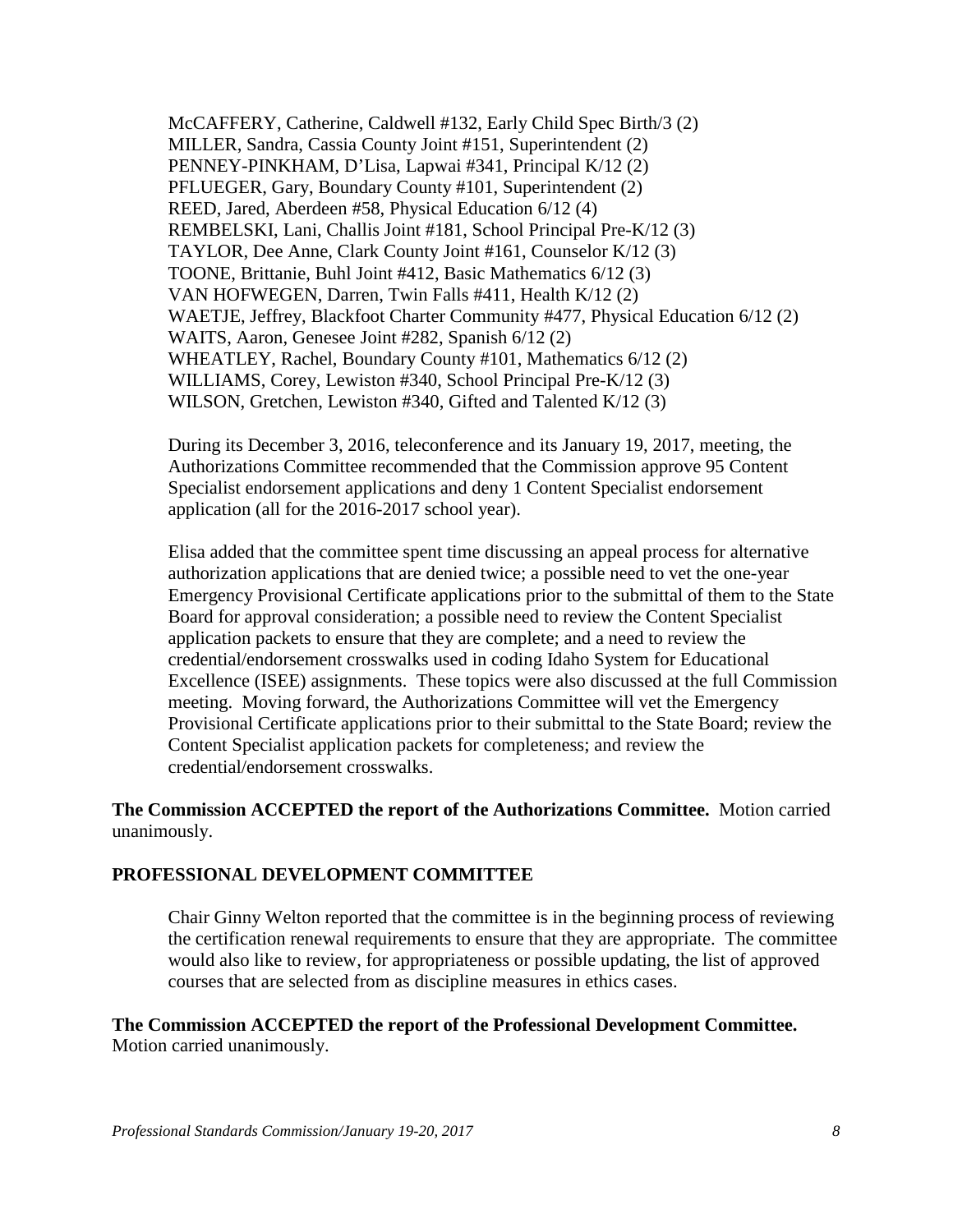### **BUDGET COMMITTEE**

Chair Tony Roark called Commission member attention to the revenue and expense detail in the budget reports. Revenue for the month ending October 31 was \$31,252, and expenditures were \$49,256, with expenditures exceeding revenue by \$18,004. Revenue for the month ending November 30 was \$18,643, and expenditures were \$43,046, with expenditures exceeding revenue by \$24,004. Revenue decreases at this time of year because there are fewer certification applications coming in. Non-routine expenditures during October included approximately \$6,900 for the September Commission meeting; almost \$800 for hearings/hearing panel chair training; about \$2,200 for staff to attend the NASDTEC Professional Practices Institute (PPI); approximately \$2,700 for Administrator, Bilingual/English as a New Language (ENL), and Dance Standards Reviews/or Creation; and about \$1,100 for updated staff computers. Non-routine expenses for the month of November included approximately \$4,100 for the September and November Commission meetings; about \$600 for the remaining cost of staff to attend the PPI; approximately \$2,000 for Bilingual/ENL, Dance, Core, and Career Technical Education Standards Reviews/or Creation; almost \$1,300 for the University of Idaho program review focused visit; and about \$2,000 for envelopes for mailing educator credentials.

It was requested that at the March Commission meeting members be provided with an analysis of Professional Standards and Certification staff salaries as compared to the rest of the Department of Education. Commission staff agreed to provide that analysis.

## **The Commission ACCEPTED the report of the Budget Committee.** Motion carried unanimously.

## **STANDARDS COMMITTEE**

Chair Dana Johnson reported on the following committee discussion items (unless indicated otherwise):

1. Committee members reviewed the recommendations and suggested revisions of content area expert groups that participated in standards reviews conducted in September through December of 2016. Those Standards Committee recommendations were as follows:

Idaho Core Teaching Standards and the State Specific Requirements – The Core Teaching Standards will be reviewed further at the March Commission meeting along with the State Specific Requirements and the Pre-Service Technology requirements to determine potential alignment. As a part of reviewing the State Specific Requirements, the committee also looked at the Idaho Comprehensive Literacy Standards. The committee recommended sharing the Idaho Comprehensive Literacy Standards with Standards Committee member stakeholders to gather additional feedback and also for embedding in either State Specific Requirements or the Idaho Core Teaching Standards.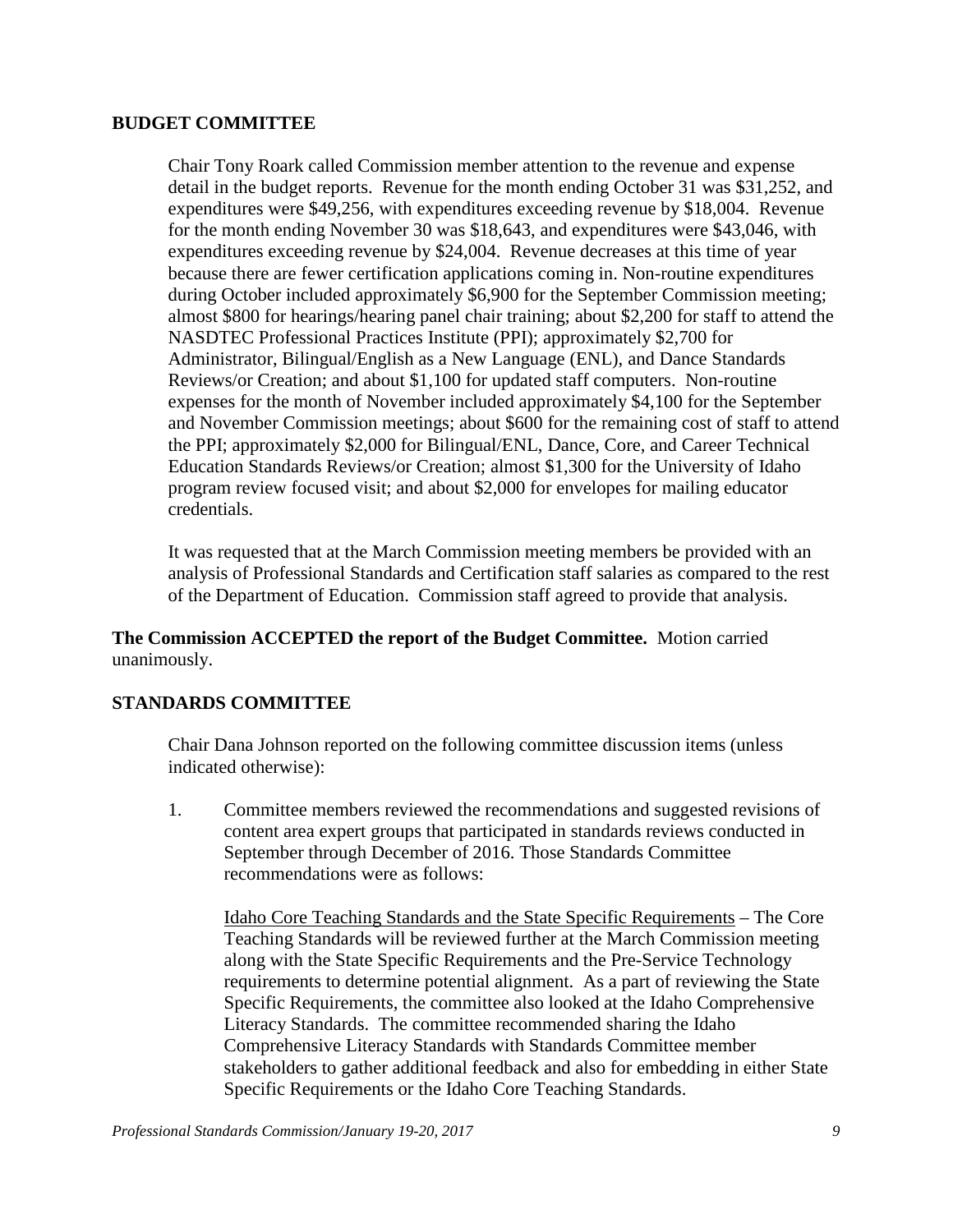Administrator Standards – The committee recommended reviewing the former Administrator Standards with the new recommendations to determine alignment and the extent of the changes in light of the possibility that the former standards have not been in place long enough to see significant changes.

Bilingual/ENL Standards – The committee recommended Commission-approval.

**M/S (Neill/Raney): To approve the Bilingual Education Standards and the Bilingual Education endorsement revisions as written, which includes the change to remove capitalization in text when referring to content, not a specific course name; the reduction of the Bilingual practicum or field experience from 2 semester credit hours to 1 semester credit hour; and the change of the name ENL to English as a Second Language (ESL).**  Motion carried unanimously.

> Lisa Colón Durham added that the Bilingual/ENL Standards Review group was very purposeful in defining what a second language means; it is not the #2 language – it means any language other than the home or native language, and a person can have multiple second languages.

World Languages – The committee recommended Commission-approval.

### **M/S (McConnell/Neill): To approve the World Languages Standards and World Languages endorsement revisions as written.** Motion carried unanimously.

Speech and Language Pathologist and Audiology Standards – The committee recommended Commission-approval.

**M/S (McConnell/Welton): To approve the Speech and Language Pathologist and Audiology Standards and Speech and Language Pathologist and Audiology endorsement as created.** Motion carried unanimously.

> Career Technical Education – The committee recommended Commissionapproval to include new "CTE" language on all the related endorsements within IDAPA rule and to include both options (CTE and non-CTE) for Computer Science and Engineering.

**M/S (Enger/Zeydel): To approve the Career Technical Education Standards and Career Technical Education endorsement revisions to the following degree-based career technical education endorsements:**

- **Agriculture Science and Technology;**
- **Business Technology Education;**
- **Family and Consumer Sciences**
- **Marketing Technology Education; and**
- **Technology Education,**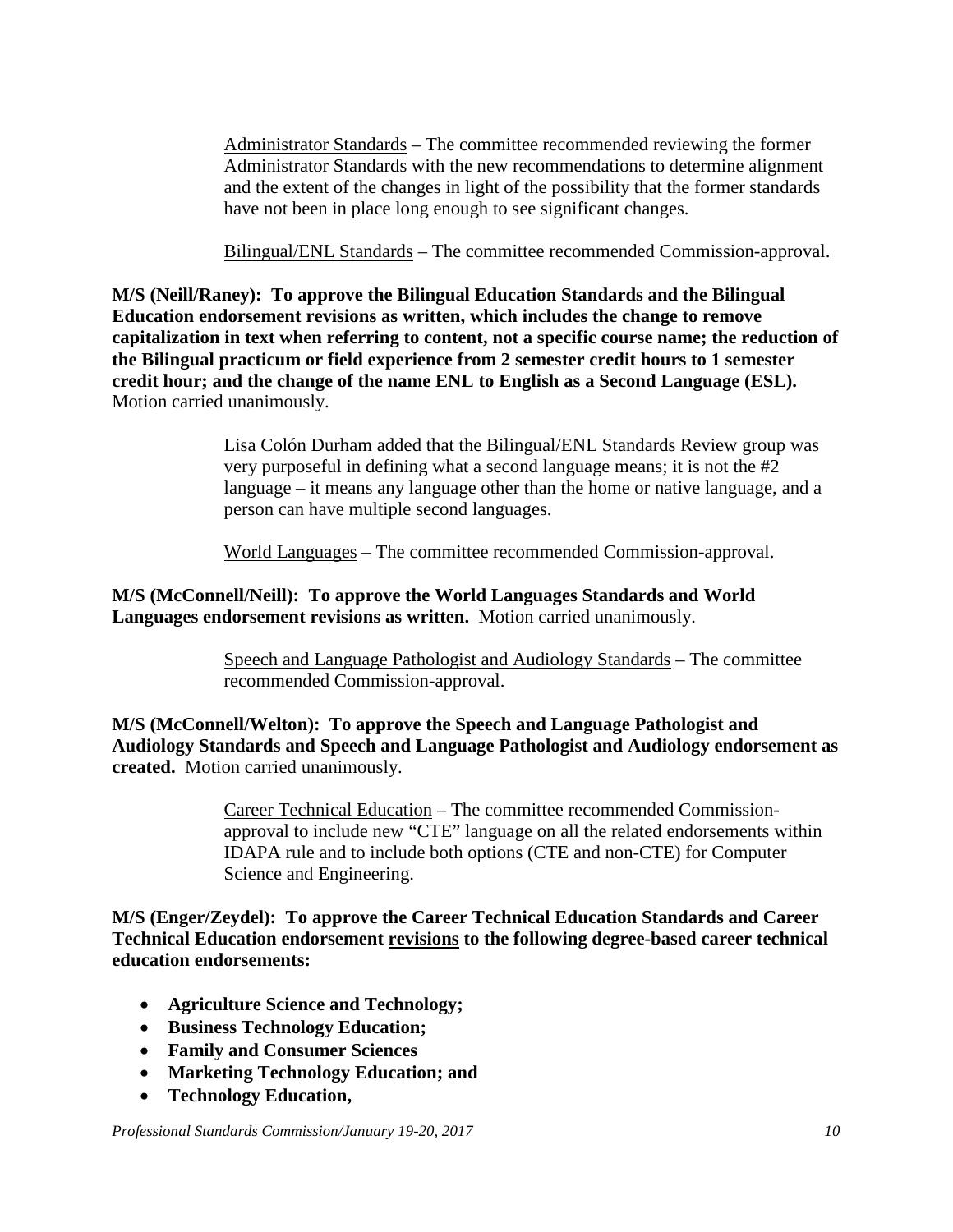**and the addition of the Career Technical Education Standards and Career Technical Education endorsements to the following degree-based career technical education endorsements:**

- **Computer Science; and**
- **Engineering,**

**and adding the letters "CTE" to the end of each of the seven degree-based endorsement names to aid in clarification.** Motion carried unanimously.

> Dance Endorsement Creation – The committee looked at a draft of Dance Standards and a Dance endorsement in consideration of creating a stand-alone Dance endorsement in Idaho. The expectations and criteria to actually be awarded a Dance endorsement were clearly defined in the draft, but in the committee meeting and in the full Commission meeting, there was extensive discussion regarding the impact of offering such an endorsement in the state. Negatives included the possibility of drawing elementary education majors away from selecting a content major in middle school; the question of whether there is an actual need for this endorsement in school districts; and the fact that Utah already has a similar endorsement.

**M/S (Raney/Chipman): To reject the creation of a Dance endorsement and accompanying Dance Standards.** Chipman-aye; Copmann-aye; Davis-Aye; Enger-aye; Gorton-aye; Johnsonno; Koehler-aye; McConnell-aye; McKinney-aye; Neill-aye; Raney-aye; Roark-no; Saffle-aye; Welton-aye; Wilkinson-no; Zeydel-aye. The ayes have it; motion is carried. The creation of a Dance endorsement and accompanying Dance Standards is rejected.

2. The committee had the opportunity to review the state team report resulting from Boise State University's full unit review conducted on March 5-8, 2016.

**M/S (Raney/Neill): To approve the Boise State University (BSU) state team report as written with a change in status from Not Approved to Conditionally Approved for the Mathematics Consulting Teacher program.** Motion carried unanimously.

> Taylor Raney explained that the BSU Mathematics Consulting Teacher program was changed from Not Approved to Conditionally Approved because the university, in its rejoinder, demonstrated its reliance on standards and commitment to program quality.

- 3. Boise State University informed the committee of their new program for certification request for Special Education Director. This will be brought forth and formally presented at a future committee meeting.
- 4. Idaho State University provided documentation to inform the committee of their new pathway or route towards a Master of Arts in Teaching. This is not a new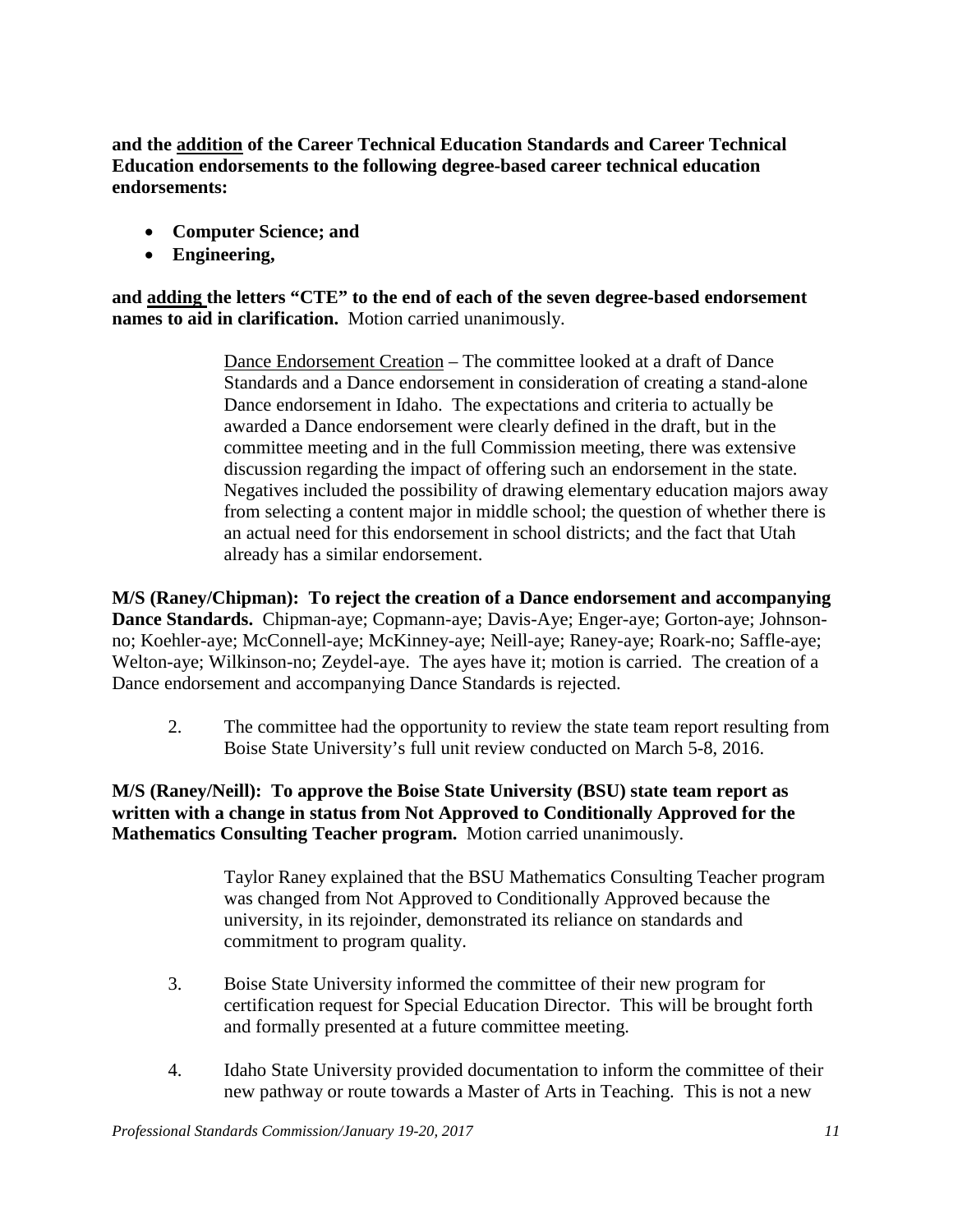certificate/endorsement; it is a new pathway/route towards certification/endorsements already approved. As such, no formal approval of the program is needed.

5. As a part of general certification and endorsement review, the committee will continue looking at the potential STEM (Science, Technology, Engineering, and Math) endorsement; a Humanities endorsement; and a possible endorsement for occupational therapists and physical therapists.

**The Commission ACCEPTED the report of the Standards Committee.** Motion carried unanimously.

### **EXECUTIVE COMMITTEE**

Chair Char McKinney reported that the Executive Committee met with Deputy Attorney General Brian Church, Shannon Haas, and Annette Schwab to discuss ethics case information.

**M/S (Chipman/Koehler): In accord with Idaho Code § 74-206(1)(d), to move the Executive Committee into Executive Session, which was entered for the Executive Committee to consider investigatory records exempt from disclosure under Chapter 1 of Title 74, Idaho Code.** Motion carried unanimously.

Brian reviewed all cases needing Executive Committee decisions.

**M/S (Davis/Koehler): To move the Executive Committee into Open Session, after entering Executive Session to consider investigatory records exempt from disclosure under Chapter 1 of Title 74, Idaho Code.** Motion carried unanimously.

**M/S (Koehler/Gorton): In accord with Idaho Code § 74-206(1)(d), to move the Executive Committee into Executive Session, which was entered for the Executive Committee to consider investigatory records exempt from disclosure under Chapter 1 of Title 74, Idaho Code.** Motion carried unanimously.

**M/S (Roark/Davis): To move the Executive Committee into Open Session, after entering Executive Session to consider investigatory records exempt from disclosure under Chapter 1 of Title 74, Idaho Code.** Motion carried unanimously.

**M/S (Koehler/Davis): In accord with Idaho Code § 74-206(1)(d), to move the Executive Committee into Executive Session, which was entered for the Executive Committee to consider investigatory records exempt from disclosure under Chapter 1 of Title 74, Idaho Code.** Motion carried unanimously.

**M/S (Koehler/Chipman): To move the Executive Committee into Open Session, after entering Executive Session to consider investigatory records exempt from disclosure under Chapter 1 of Title 74, Idaho Code.** Motion carried unanimously.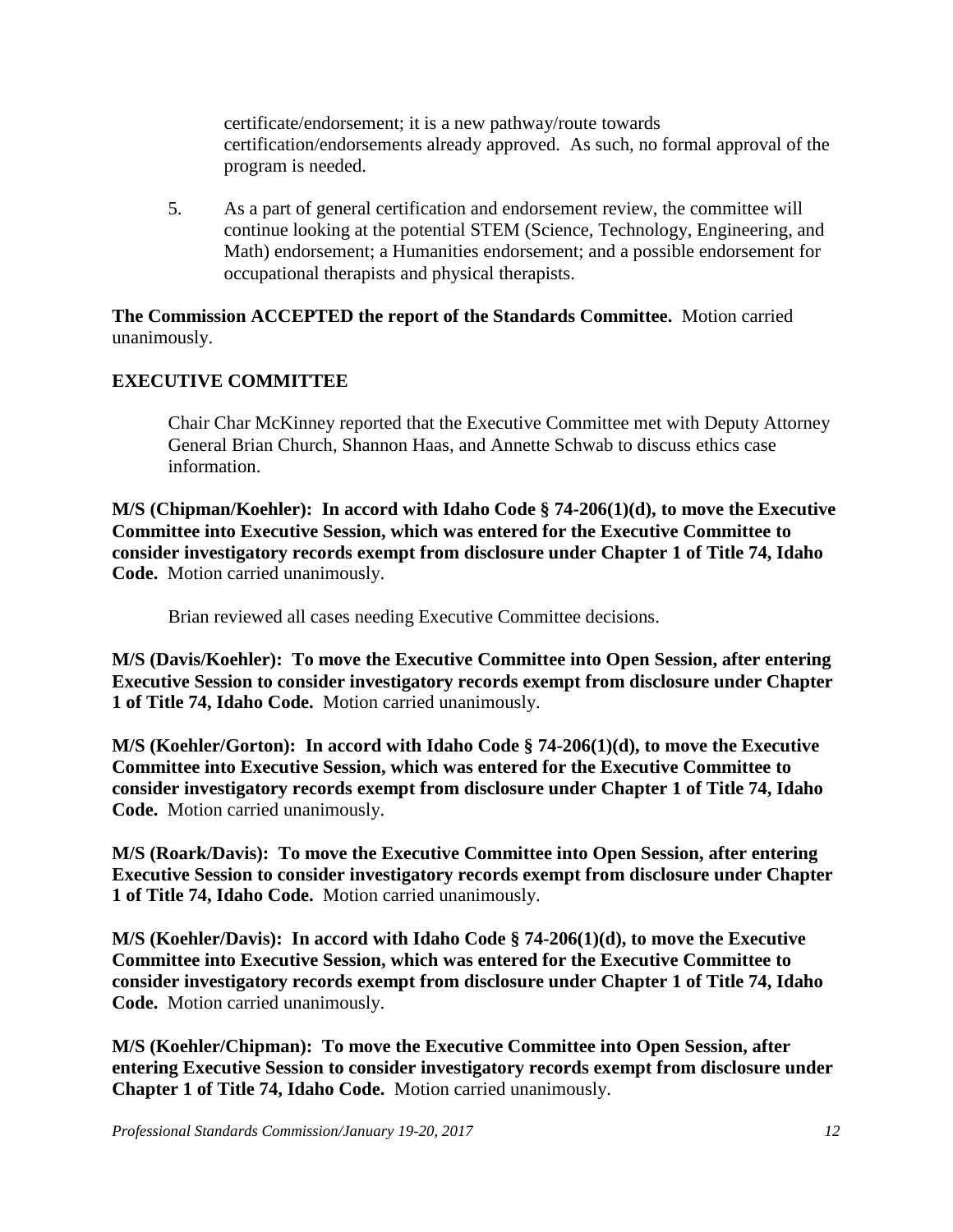**M/S (Roark/Koehler): In accord with Idaho Code § 74-206(1)(d), to move the Executive Committee into Executive Session, which was entered for the Executive Committee to consider investigatory records exempt from disclosure under Chapter 1 of Title 74, Idaho Code.** Motion carried unanimously.

**M/S (Koehler/Davis): To move the Executive Committee into Open Session, after entering Executive Session to consider investigatory records exempt from disclosure under Chapter 1 of Title 74, Idaho Code.** Motion carried unanimously.

Chair Char McKinney reported that committee members reviewed 6 cases. In 4 of those cases the committee found probable cause (2 suspensions and 2 letters of reprimand); 2 of the cases need additional information. The committee also reviewed 3 certification applications that were brought to them; 1 was denied, 1 was approved, and 1 was sent back to Certification. Currently, there are 9 cases on hold; 4 are pending lawsuits and 5 are awaiting deputy attorney general action. There is 1 case in which the Respondent has completed all requirements, and the individual's suspension will be lifted. There is also 1 case that was not anticipated; it will go into default.

**The Commission ACCEPTED the report of the Executive Committee.** Motion carried unanimously.

### **LEADERSHIP TEAM**

Chair Char McKinney reported that the Leadership Team met by teleconference on January 4. The team reviewed the proposed January 19-20 Commission meeting agenda and the budget information for October and November of 2016. The next Leadership Team teleconference date is March 15, 2017.

**The Commission ACCEPTED the report of the Leadership Team.** Motion carried unanimously.

#### **NEW BUSINESS**

#### **Member Terms of Service Ending 6/30/17**

Commission member terms of service (for constituency representation) ending in the near future because of term expiration include the following:

Special Education Administrator – Clara Allred has completed the partial term of her predecessor and one 3-year term of her own; eligible for another 3-year term of her own; she wishes to serve another term; Idaho Association of Special Education Administrators (IASEA) will be requested to submit nominees.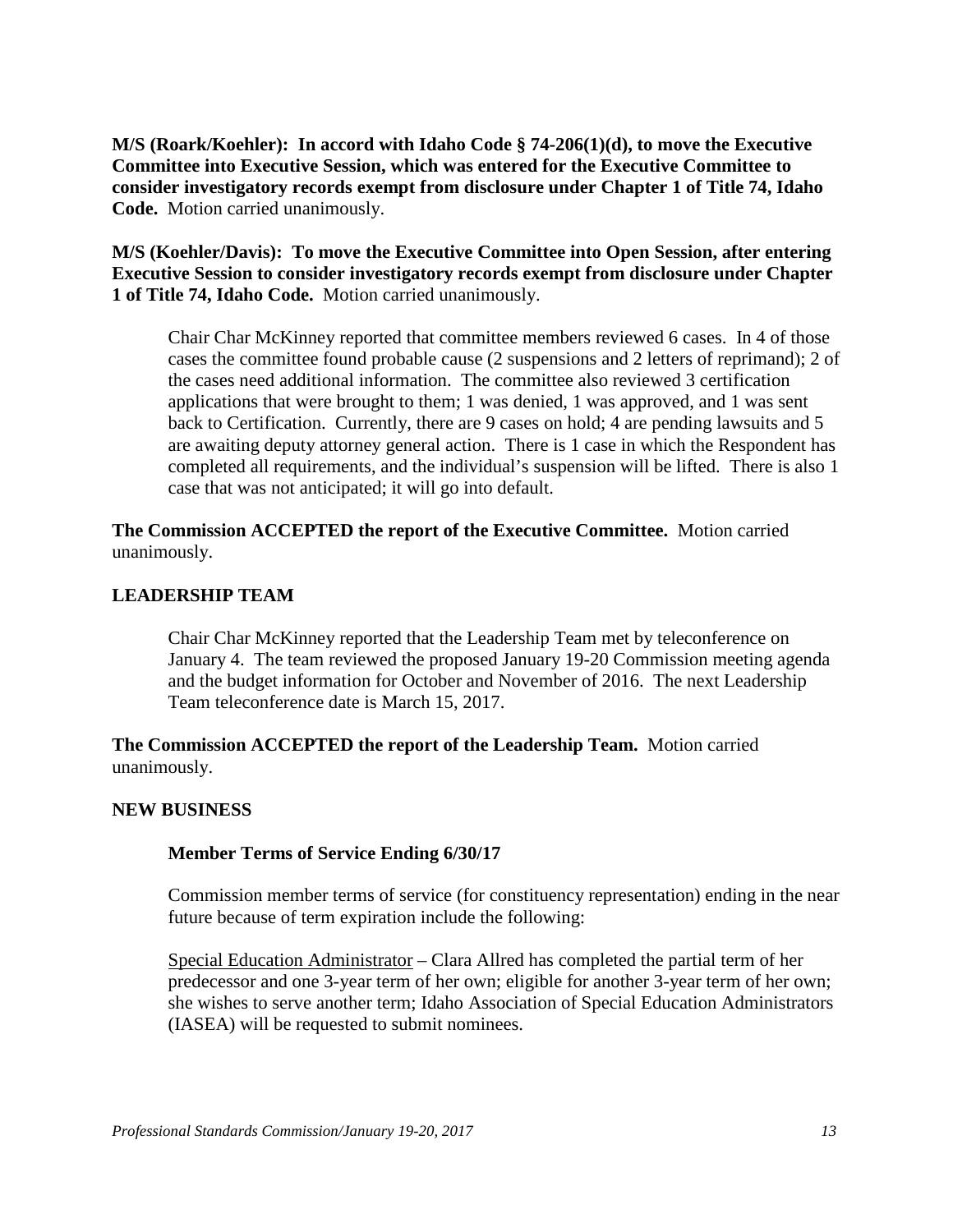School Superintendent – Marjean McConnell has completed the partial term of her predecessor; eligible for two 3-year terms of her own; she wishes to serve another term; Idaho School Superintendents Association (ISSA) will be requested to submit nominees.

Secondary Classroom Teacher – Charlotte McKinney has completed one 3-year term of her own; eligible for another 3-year term of her own; she wishes to serve another term; Idaho Education Association (IEA) and Northwest Professional Educators (NWPE) will be requested to submit nominees.

Public Higher Education – Mark Neill has completed one 3-year term of representation for Idaho State University (ISU); Idaho Association of Colleges for Teacher Education (IACTE) will nominate someone to serve one 3-year term as representation for Boise State University (BSU).

# **COMMUNICATION PLAN**

Dana Johnson reported that items of interest in these meeting minutes for member communication to constituencies include the following:

- **Alternative Authorization Applications Reviewed.** Authorizations Committee reviewed 99 Teacher to New authorization applications and 96 Content Specialist authorization applications; endorsements with the most requests were Science, Generalist K/12, and All Subjects K/8 (see page 5, AUTHORIZATIONS COMMITTEE).
- **Authorizations Committee to Review/Vet Emergency Provisional Certificate Applications.** Committee will begin reviewing/vetting applications from districts/charter schools for Emergency Provisional Certificates prior to submittal of applications for State Board approval consideration (see page 8, mid-page paragraph).
- **Consideration of Recommended Revisions/Additions/Creation/Rejection to Standards/Endorsements.** Recommended revisions to the following were approved: Bilingual Education/English as a New Language Standards; Bilingual Education/English as a New Language endorsement; World Languages Standards; World Languages endorsement; Career Technical Education Standards for the current five degree-based career technical education disciplines; Career Technical Education endorsements for the current five degree-based career technical education disciplines. Recommended additions to the following were approved: Career Technical Education Standards and Career Technical Education endorsements to the degree-based career technical education endorsements of Computer Science and Engineering (to include both CTE and non-CTE options). Recommended approval to newly-created Speech and Language Pathologist and Audiology Standards and newly-created Speech and Language Pathologist and Audiology endorsement. Recommended rejection of newly-created, stand-alone Dance endorsement and newly-created, accompanying Dance Standards (see page 9, STANDARDS COMMITTEE, item 1).